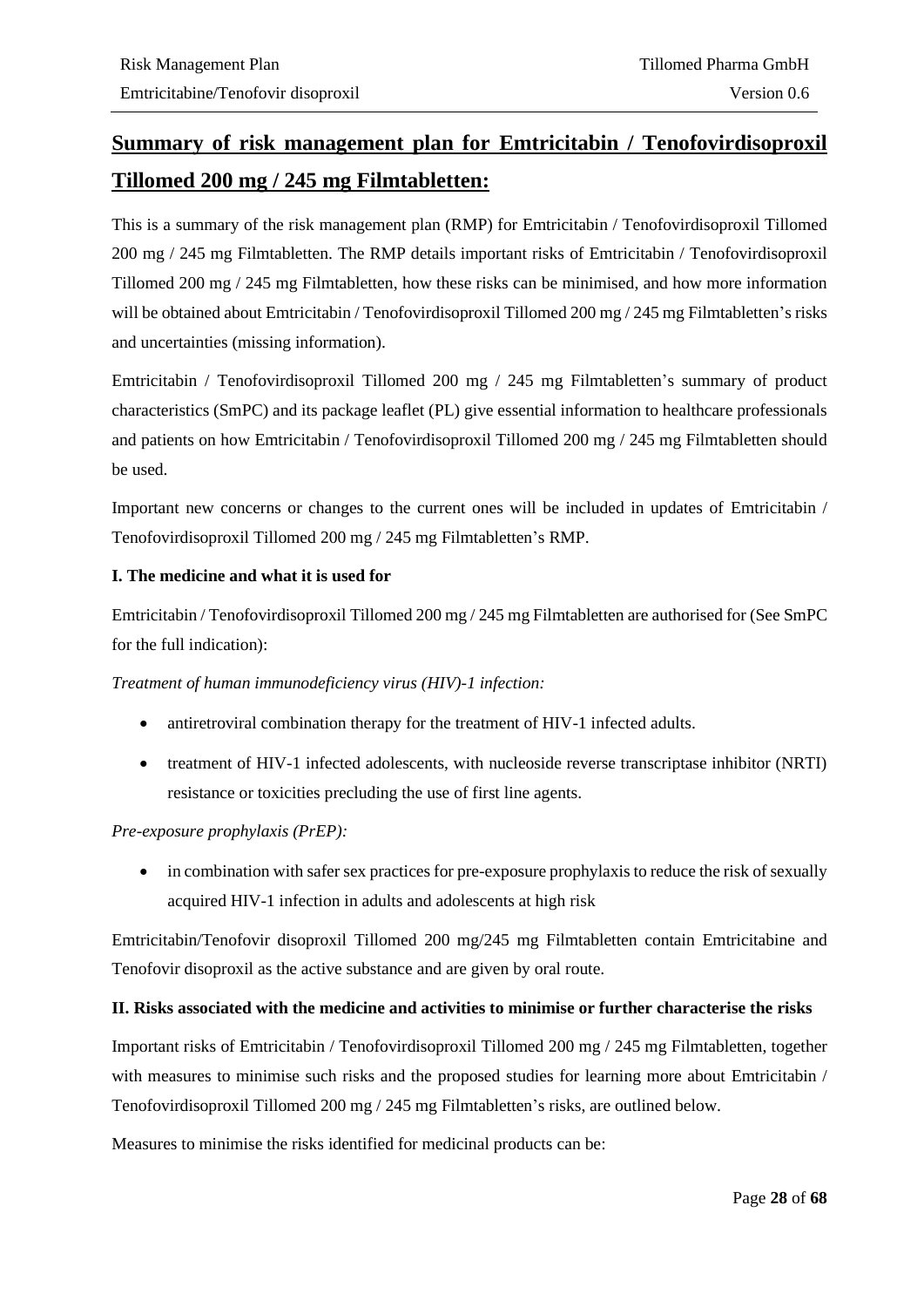- Specific information, such as warnings, precautions, and advice on correct use, in the PL and SmPC addressed to patients and healthcare professionals;
- Important advice on the medicine's packaging;
- The authorised pack size the amount of medicine in a pack is chosen so to ensure that the medicine is used correctly;
- The medicine's legal status the way a medicine is supplied to the patient (e.g. with or without prescription) can help to minimise its risks.

Together, these measures constitute *routine risk minimisation measures*.

In the case of Emtricitabin / Tenofovirdisoproxil Tillomed 200 mg / 245 mg Filmtabletten, these measures are supplemented with *additional risk minimisation measures* mentioned under relevant important risks, below.

In addition to these measures, information about adverse reactions is collected continuously and regularly analysed so that immediate action can be taken as necessary. These measures constitute *routine pharmacovigilance activities*.

If important information that may affect the safe use of Emtricitabin / Tenofovirdisoproxil Tillomed 200 mg / 245 mg Filmtabletten is not yet available, it is listed under 'missing information' below.

## **II.A List of important risks and missing information**

Important risks of Emtricitabin / Tenofovirdisoproxil Tillomed 200 mg / 245 mg Filmtabletten are risks that need special risk management activities to further investigate or minimise the risk, so that the medicinal product can be safely taken. Important risks can be regarded as identified or potential. Identified risks are concerns for which there is sufficient proof of a link with the use of Emtricitabin / Tenofovirdisoproxil Tillomed 200 mg / 245 mg Filmtabletten. Potential risks are concerns for which an association with the use of this medicine is possible based on available data, but this association has not been established yet and needs further evaluation. Missing information refers to information on the safety of the medicinal product that is currently missing and needs to be collected (e.g. on the long-term use of the medicine).

| List of important risks and missing information |                                                                                                                       |  |
|-------------------------------------------------|-----------------------------------------------------------------------------------------------------------------------|--|
| Important identified risks                      | • HIV-1 acquisition, including infection resulting<br>from non-adherence (PrEP indication) (FTC/TDF)                  |  |
|                                                 | Development of resistance in patients<br>with<br>unrecognized or acute HIV-1 infection (PrEP<br>indication) (FTC/TDF) |  |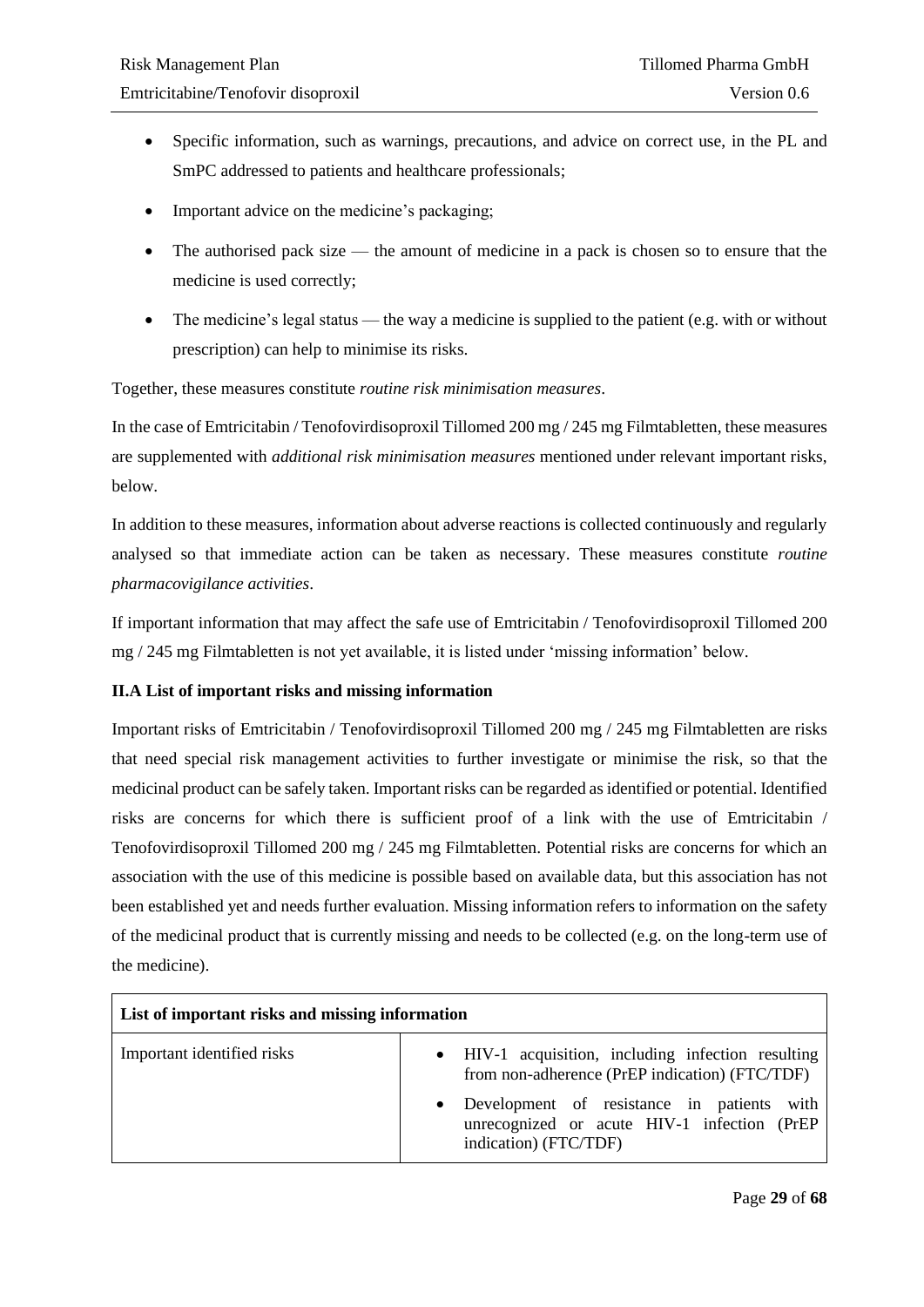Emtricitabine/Tenofovir disoproxil

 $\overline{\mathsf{I}}$ 

|                           | [tenofovir disoproxil fumarate]<br>Renal toxicity<br>$\bullet$<br>(TDF)<br>Bone events due to proximal renal tubulopathy/loss<br>$\bullet$ |
|---------------------------|--------------------------------------------------------------------------------------------------------------------------------------------|
| Important potential risks | of bone mineral density (TDF)<br>None<br>$\bullet$                                                                                         |
| Missing information       | Safety in pregnancy and lactation (TDF)<br>٠                                                                                               |

## **II.B Summary of important risks**

# **Important identified risks**

| HIV-1 acquisition, including infection resulting from non-adherence (PrEP indication) (FTC/TDF)                 |                                                                                                                             |  |
|-----------------------------------------------------------------------------------------------------------------|-----------------------------------------------------------------------------------------------------------------------------|--|
| Risk minimisation measures                                                                                      | <b>Routine risk minimisation measures:</b>                                                                                  |  |
|                                                                                                                 | SmPC sections 4.4, 5.1                                                                                                      |  |
|                                                                                                                 | PL sections 2, 3                                                                                                            |  |
|                                                                                                                 | Information on regular counselling for adherence provided in<br>section 4.4                                                 |  |
|                                                                                                                 | Pack size:                                                                                                                  |  |
|                                                                                                                 | - Blister packs of $30 \times 1$ and $90 \times 1$ tablets.                                                                 |  |
|                                                                                                                 | HDPE bottles containing desiccant, with polypropylene child<br>resistant closure containing 30 tablets                      |  |
|                                                                                                                 | • Medicinal product subject to restricted medical prescription                                                              |  |
|                                                                                                                 | <b>Additional risk minimisation measures:</b>                                                                               |  |
|                                                                                                                 | Educational material for physicians and patients in the form of:<br>٠                                                       |  |
|                                                                                                                 | PrEP indication education program for prescribers                                                                           |  |
| Development of resistance in patients with unrecognized or acute HIV-1 infection (PrEP<br>indication) (FTC/TDF) |                                                                                                                             |  |
| Risk minimisation measures                                                                                      | <b>Routine risk minimisation measures:</b>                                                                                  |  |
|                                                                                                                 | SmPC sections 4.3, 4.4, 5.1                                                                                                 |  |
|                                                                                                                 | PL sections 2, 3<br>٠                                                                                                       |  |
|                                                                                                                 | Information on regular reconfirmation of patients to be HIV-<br>٠<br>negative at frequent intervals provided in section 4.4 |  |
|                                                                                                                 | Pack size:                                                                                                                  |  |
|                                                                                                                 | Blister packs of 30 x 1 and 90 x 1 tablets.                                                                                 |  |
|                                                                                                                 | HDPE bottles containing desiccant, with polypropylene child<br>resistant closure containing 30 tablets                      |  |
|                                                                                                                 | Medicinal product subject to restricted medical prescription                                                                |  |